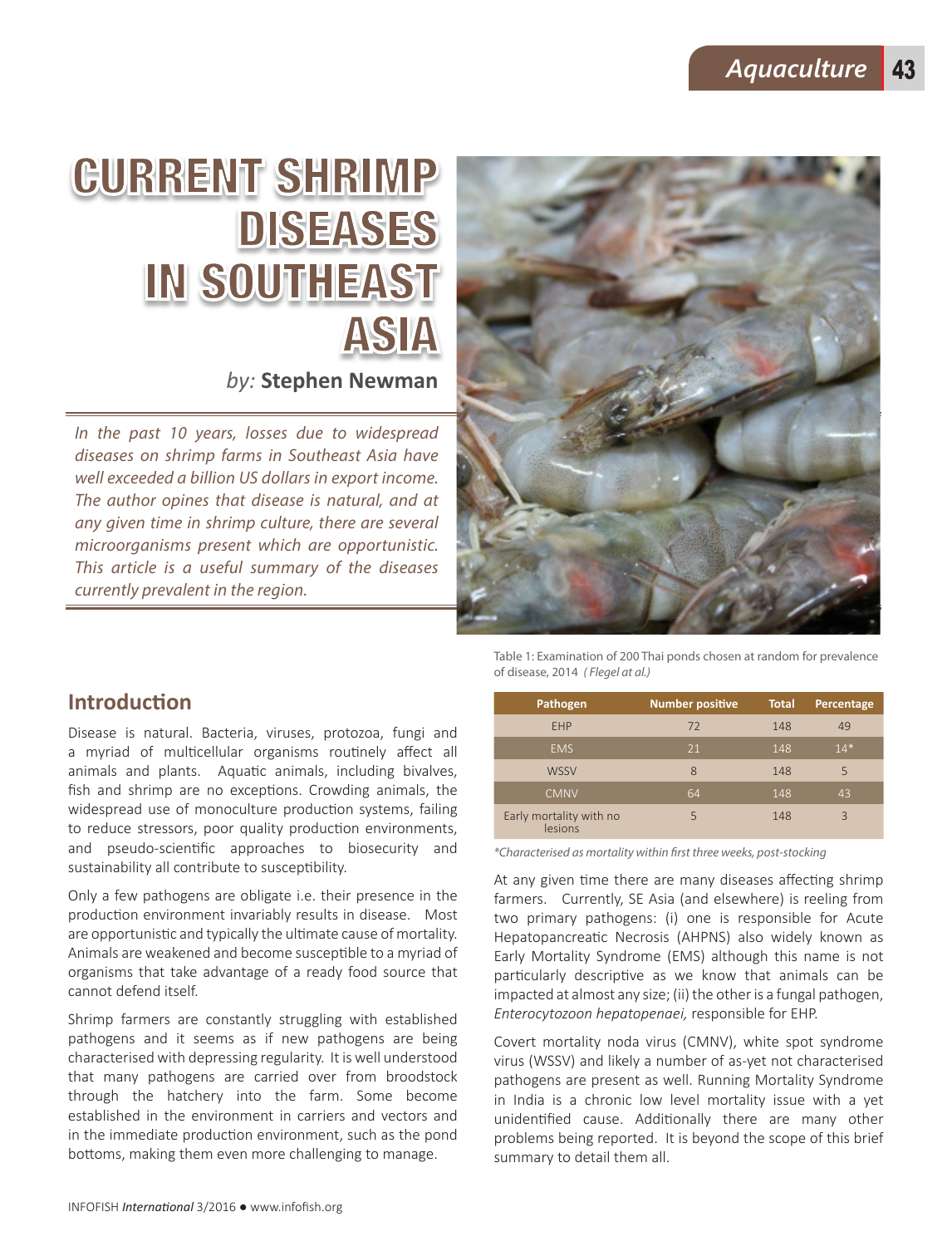# **AHPNS or Early Mortality Syndrome (EMS)**

EMS, caused by *Vibrio parahaemolyticus*, was initially observed within a few weeks of stocking post-larvae from the hatchery into ponds, thus the term.

Some strains of *V parahaemolyticus* have been found to carry the genes for the production of a pair of protein toxins that are very similar to those produced by certain strains of insecticidal bacteria. Recently it has been reported that *V owensii* and *V harveyi* can carry the genes as well. At high enough levels, these toxins damage the animals' hepatopancreas (HP), ensuring loss of integrity with a massive bacterial invasion finishing off any shrimp that survive. It is important to bear in mind that the toxin causes the disease process and that this should be considered a toxicosis rather than a typical acute *Vibrio* infectious process.

There is still much we do not know about this disease process. There are several geographical areas where the PCR (polymerase chain reaction) probe that reacts with the toxin genes lights up everywhere and yet there are few, if any, reports of acute disease. There are also reports where high levels of impact have been noted and in subsequent stockings the severity has been greatly reduced. There are also instances where the same stocks produced in two different hatcheries behaved in two different ways, one with acute problems and the other with minimal, if any, problems. Until we better understand the factors that impact toxin production as well as the role of biofilms and quorum sensing in production of the toxin, it will be difficult to determine what the best methods of control might be.

Although there are some paradigms, use of tilapia, closed systems, rapid removal of sediments, etc. which seem to be at least partially successful in mitigating the impact, it appears that paying attention to fundamentals may be just as, if not more, important.

#### **EHP due to** *Enterocytozoon hepatopenaei*

Microsporidians are ubiquitous. They affect virtually every animal, and aquatic animals are not immune. Typically most of these parasites have complex life cycles requiring various hosts for different life stages. To date, the evidence suggests that *E hepatopenae* may be different. It is also likely that this particular organism has been around for much longer than observations suggest. As is typical of many of the microsporidians, the disease process is more a result of the accumulation of the pathogen in the host as it gradually reproduces or is ingested, than of an acute pathologic process. As the loads in the animals increase and the critical functioning of the target organ - the HP - is affected, the animals lose the ability to grow and convert feed normally. This can be a disaster to farmers where high priced feeds must result in optimal shrimp growth or the crop is an economic failure.



#### *EHP spores*

Control consists ultimately of eradication. This is not simple and to date, it appears that this organism is largely refractive to the use of classical chemical attempts at control. The critical step is to ensure that the broodstock are not carrying it any level. This entails the use of broodstock from nuclear breeding facilities that are not being fed live fresh or frozen feeds that contain the spores. Pond-reared animals are potentially carriers. This very important step will ensure that the hatchery is not the source of the pathogen. Ponds must be properly treated between cycles to lessen the load of spores. There are several very caustic approaches that have been advocated, although physical removal of the top layers of sediment is a viable approach as well.

#### **White Spot Syndrome Virus (WSSV)**

The virus responsible for white spot syndrome is ubiquitous and endemic to many areas where shrimp are farmed. It is not likely that it can be eradicated without drastic cost-prohibitive measures.



*Classic shell lesions seen in shrimp affected by WSSV*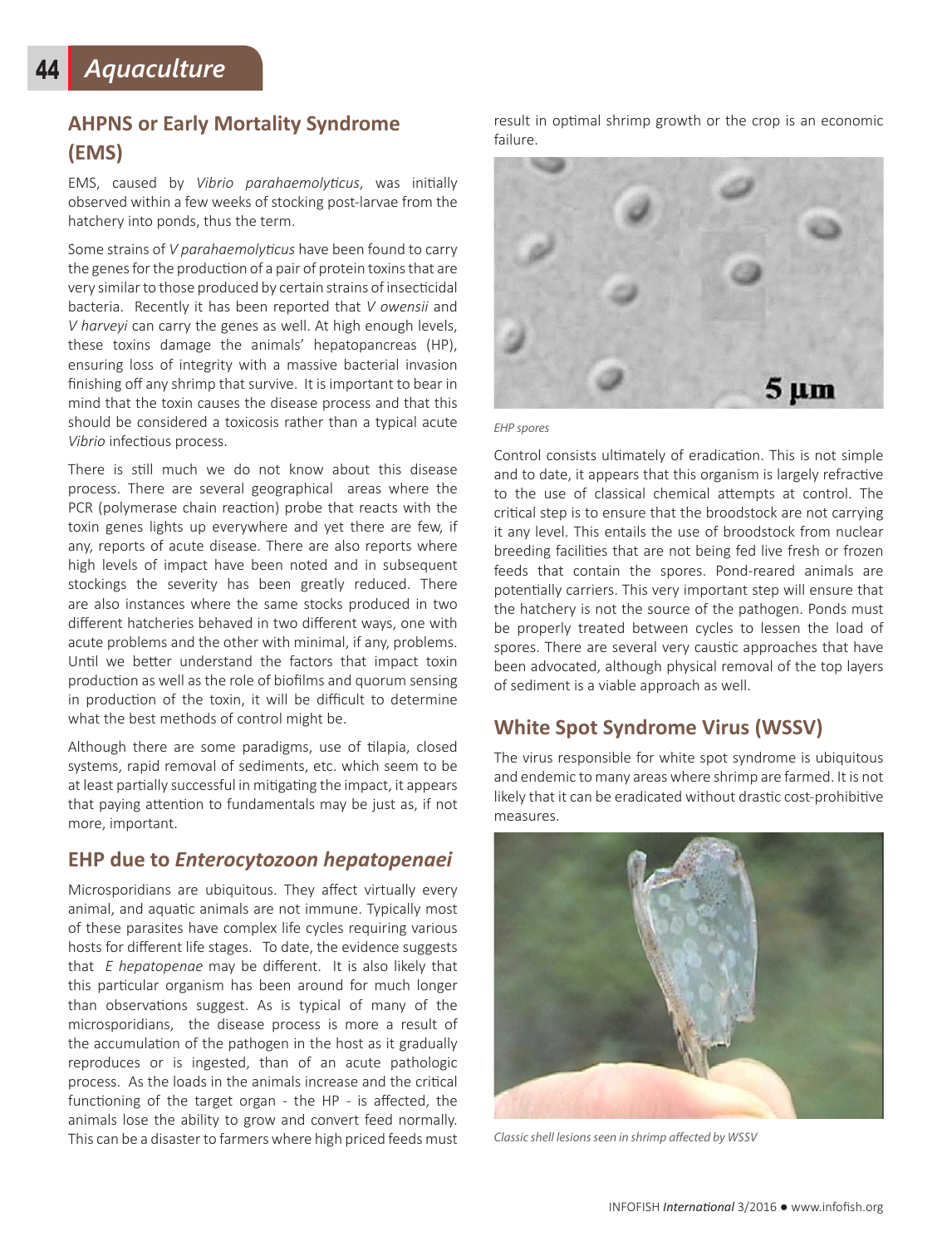This virus does not impact animals at warmer water temperatures and there are indications that production at temperatures above 32  $^{\circ}$ C or so can in fact eliminate the virus from populations. A number of workers in the field believe that while this virus certainly does impact the population on its own, it also opens the door for massive secondary infections with opportunistic *Vibrios*. Controlling stressors and pathogen loads through proactive management strategies can lessen the impact. It has been widely observed as well that over time the virulence is moderated to some extent. Recent studies have implicated sudden drops in salinity in combination with molting as critical stressors in the pathogenesis. Eradication is not feasible although in some instances crop rotation between fish and shrimp could be useful in lessening the environmental loads. While there will be some progress in the selection of strains that are more tolerant to the virus, it is very important to bear in mind that none of the pathogens affecting farmed shrimp operate in a void.

### **Vibriosis**

There are few workers in this field who do not agree that strains have by far the greatest negative impact on farmed shrimp. There are more than 100 strains of *Vibrio*, with more being characterised all the time. A dozen or so are implicated in shrimp disease and a handful of these would be considered to be obligate pathogens. Controlling *Vibrios* in open systems is at best challenging and at worst, not possible. The continued insistence on the part of many workers in the field to base risk upon sucrose fermentation (yellow versus green colonies) does not help. While there is no doubt that these are useful overall indicators, in fact sucrose fermentation has nothing to do with virulence and care must be taken not to create niches that allow highly virulent strains to evolve.



*Classic vibriosis due to Vibrio alginolyticus* 

*Vibrios* serve a critical function in the recycling of chitin and, at least in open systems, while there are some microbial products that have been shown to impact loads, there are no

practical ways to totally eliminate them. As long as stress and poor biosecurity are consistent elements of production of farmed shrimp even if a microbial genus could be controlled, there would be niches available for other bacteria that could readily replace the *Vibrios* as opportunistic pathogens.

# **Covert Mortality Nodavirus (CMNV)**

CMNV has relatively recently been characterised as being widely present in many areas. First reported in China in 2009, it likely is widespread and part of the overall disease pattern noted in many areas. The shrimp typically die on the pond bottoms with cumulative low levels of mortality eventually resulting in potentially disastrous crop losses. The total impact is not clear although there is no doubt that its presence contributes to overall susceptibility to other problems.



*Classic CMNV appearance*

## **Running Mortality Syndrome (RMS)**

This is a general term describing low levels of constant mortality in ponds. This is likely due to a combination of factors and could be due as well to many different pathogens. More work is needed to be done to characterise the disease process and to ascertain what, if any, specific pathogens might be involved.